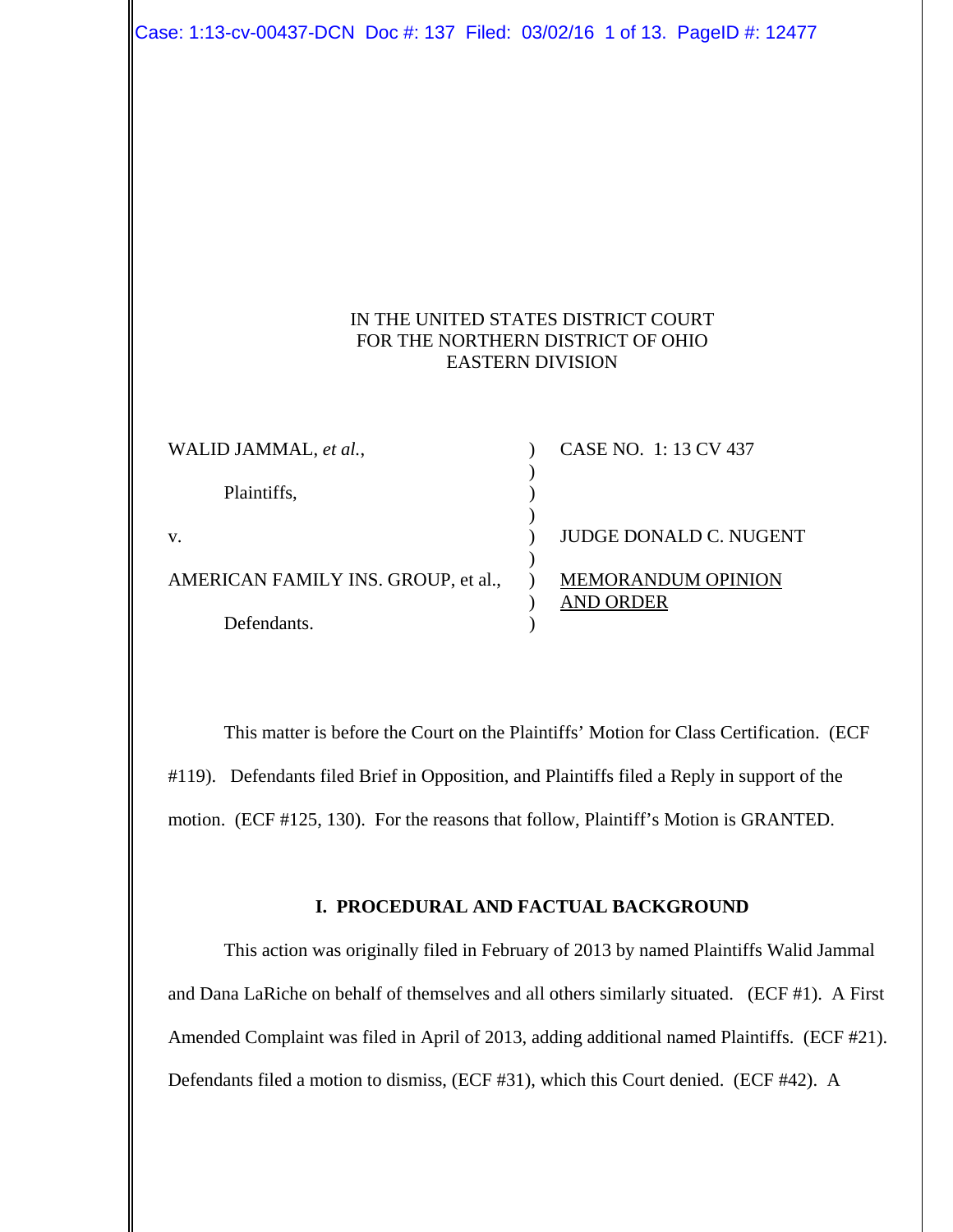Second Amended Complaint was filed in June of 2014, removing certain named Plaintiffs, and adding one additional. (ECF #67). Defendants filed separate Motions for Summary Judgment as to Plaintiff Jammal, Plaintiff Durachinsky, Plaintiff Tuersley, and Plaintiff Garrett's claims on September 10**,** 2014**.** (ECF # 70, 75, 77, 79). The Court granted summary judgment to Defendants on Ms. Tuersley's claim for breach of fiduciary duty, on statute of limitations grounds. Summary judgment was denied as to all other claims and all other Plaintiffs. (ECF # 114). In October of 2015, Defendants filed yet another dispositive motion, seeking partial summary judgment dismissing all claims asserted by named Plaintiffs Jammal and Tuersley, and dismissing Count Four as to named Plaintiffs Durachinsky and Garrett. (ECF # 123). That motion was denied. (ECF #132).

The Second Amended Complaint alleges that Defendants attempted to avoid compliance with the requirements of the Employee Retirement Income Security Act ("ERISA") by mislabeling its sales people as "independent contractors" while treating them for all practical purposes as employees. The Complaint alleges that Plaintiffs were all "employees" as defined by ERISA, and as employees, were denied the benefits they were entitled to under Defendants' ("American Family") ERISA governed insurance and retirement plans. (ECF  $\#$  67). According to the Complaint, the Plaintiffs in this case were all insurance agents hired by American Family to sell the company's insurance products (including home, auto, life, umbrella, business, health, and farm and ranch insurance policies) and retirement products.<sup>1</sup> (ECF #67, ¶ 3). Defendants allegedly promised Plaintiffs that they would be treated as "independent contractors," but

1

The Court makes no determination as to the truthfulness of the allegations set forth in the Second Amended Complaint, nor does it make any determination with regard to currently disputed facts as argued by the parties.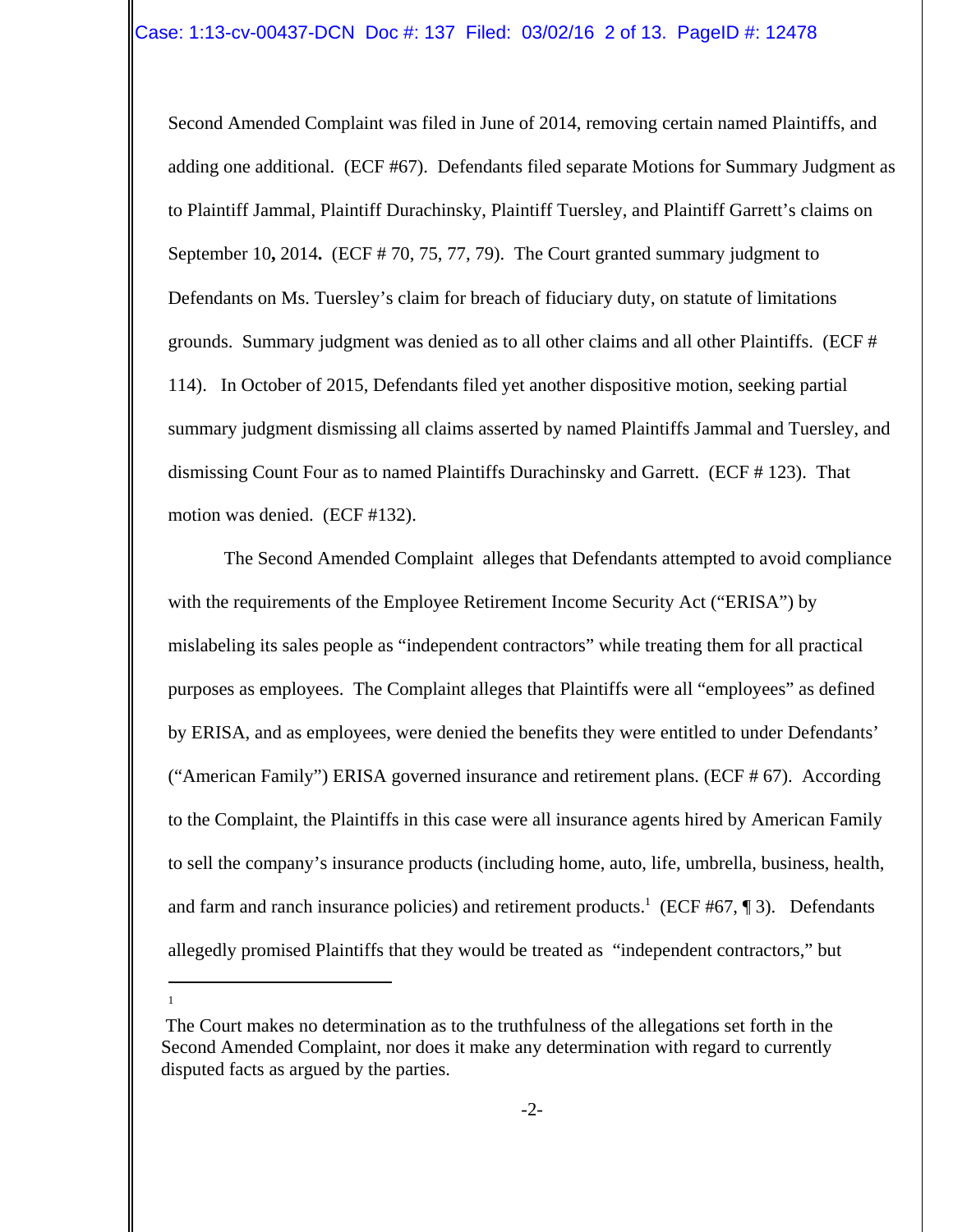instead retained the right to exercise control over the manner and means by which they conducted every material aspect of their business. (ECF #67,  $\P$  4, 5). For example, the Complaint alleges that American Family owns the agents' books of business; requires its agents to sell exclusively American Family products; controls the office hours and locations of the agents; controls hiring and firing of office staff; controls the conduct of the agents and their staff in the office; controls advertising, signage, compensation, production requirements, and policy holder information; and provides and monitors agents and their staff's use of computer hardware and software. (ECF #67, ¶ 6). The agents are hired for an unlimited period of time, in an "atwill" relationship wherein both American Family and the agents have the ability to terminate the relationship at any time, for any or no reason. (ECF #67, ¶ 7).

 American Family offers the agents "Termination Benefits" which provide agents with death and pension benefits using a formula based on years of service and the number of in-force policies sold by the agent over time. (ECF #21, ¶ 8). American Family does not recognize the Termination Benefits as an ERISA benefit plan, and allegedly often terminates agents before these offered benefits actually vest. (ECF #21, ¶ 10).

Plaintiffs claim that they qualify as employees under ERICA and that American Family misclassified them as independent contractors. As a result they allege that they did not receive benefits they would have been due under ERISA, including retirement benefits and health, life, disability and dental plans paid to properly classified employees at the company.

#### **II. DISCUSSION**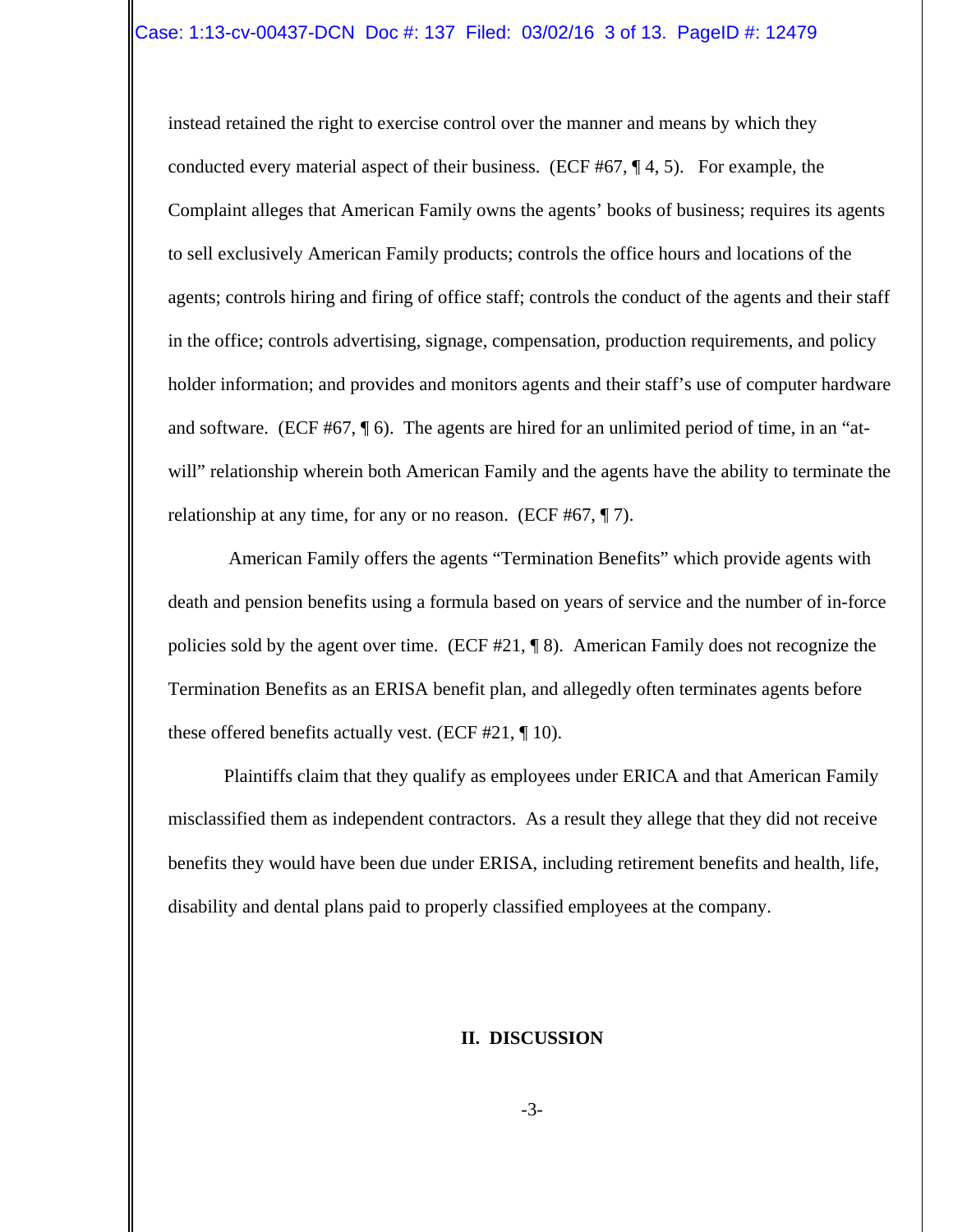# **A. Standard of Review**

The plaintiff bears the burden of proof in arguing that a potential class should be certified. *General Tel. Co. v. Falcon*, 457 U.S. at 161; *Senter v. Gen. Motors Corp.*, 532 F.2d 511, 522 (6th Cir. 1976). "The class determination generally involves considerations that are 'enmeshed in the factual and legal issues comprising the plaintiff's cause of action.'" *Coopers & Lybrand*, 437 U.S. at 469 (quoting *Mercantile Nat'l Bank at Dallas v. Langdeau*, 371 U.S. 555, 558 (1963)). Therefore, while a court deciding a motion for class certification does not seek to resolve the merits of the claims, the required analysis often "will entail some overlap with the merits of the plaintiffs' underlying claim." Wal-Mart Stores, Inc. v. Dukes, 131 S. Ct. 2541 (2011).

A court must perform a "rigorous analysis" of the requirements of Federal Rule of Civil Procedure 23 in deciding whether to certify a class. *Falcon*, 457 U.S. at 147; *accord Stout v. J.D. Byrider*, 47 F.3d 709, 716 (6th Cir. 2000). Rule 23 of the Federal Rules of Civil Procedure includes four prerequisites to maintaining a class action. FED. R. CIV. P. 23(a). Members of a class

[M]ay sue . . . as representative parties on behalf of all only if (1) the class is so numerous that joinder of all members is impracticable, (2) there are questions of law or fact common to the class, (3) the claims or defenses of the representative parties are typical of the claims or defenses of the class, and (4) the representative parties will fairly and adequately protect the interests of the class.

FED. R. CIV. P. 23(a). Thus, the named representatives may only be certified as a class under Rule 23 if the representatives meet the requirements of numerosity, commonality, typicality, and adequacy of representation. Assuming the requirements of Rule 23(a) are met, the class action may be maintained only if it also meets the requirements of one of the subsections of Rule 23(b).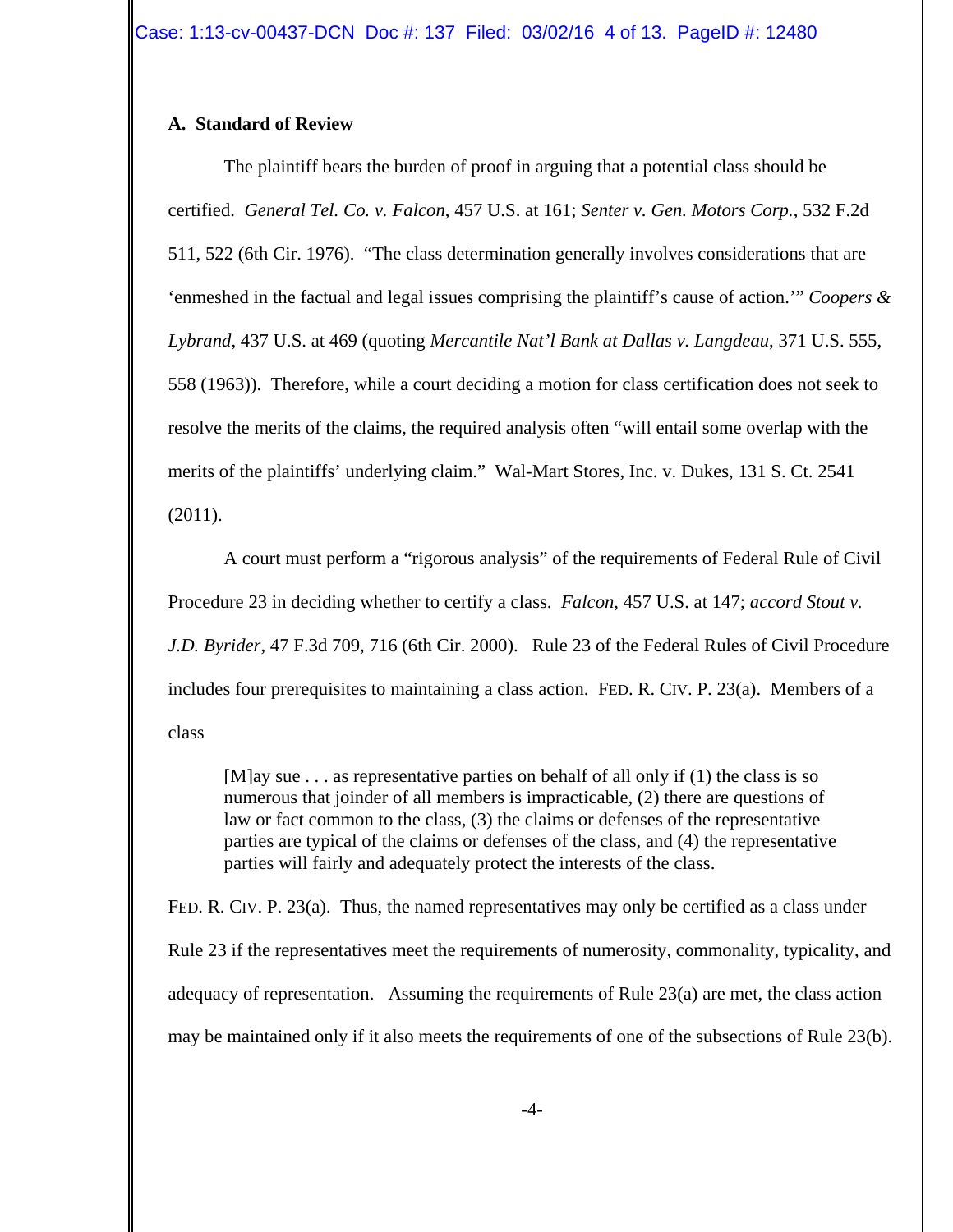#### Case: 1:13-cv-00437-DCN Doc #: 137 Filed: 03/02/16 5 of 13. PageID #: 12481

#### FED. R. CIV. P. 23(b). Under Rule 23(b),

An action may be maintained as a class action if . . .

(1) prosecuting separate actions by or against individual class members would create a risk of

(A) inconsistent or varying adjudications with respect to individual class members that would establish incompatible standards of conduct for the party opposing the class; or

(B) adjudications with respect to individual class members that, as a practical matter, would be dispositive of the interests of other members not parties to the individual adjudications or would substantially impair or impede their ability to protect their interests;

(2) the party opposing the class has acted or refused to act on grounds that apply generally to the class, so that final injunctive relief or corresponding declaratory relief is appropriate respecting the class as a whole; or

(3) the court finds that the questions of law or fact common to the members of the class predominate over any questions affecting only individual members, and that a class action is superior to other available methods for the fair and efficient adjudication of the controversy.

FED. R. CIV. P. 23(b).

While the pleadings may be enough to determine "whether the interests of the absent

parties are fairly encompassed within the named plaintiff's claim . . . sometimes it may be

necessary for the court to probe behind the pleadings" before deciding the issue of certification.

*Falcon*, 457 U.S. at 160. Thus, it is appropriate for the Court to look not only to the pleadings

but also to additional exhibits and information submitted by the parties in deciding the motion

for certification.

#### **B. Analysis**

There are three classes proposed class in this case, two relating to termination benefits, and one relating to Health/Dental/Life/Disability benefits: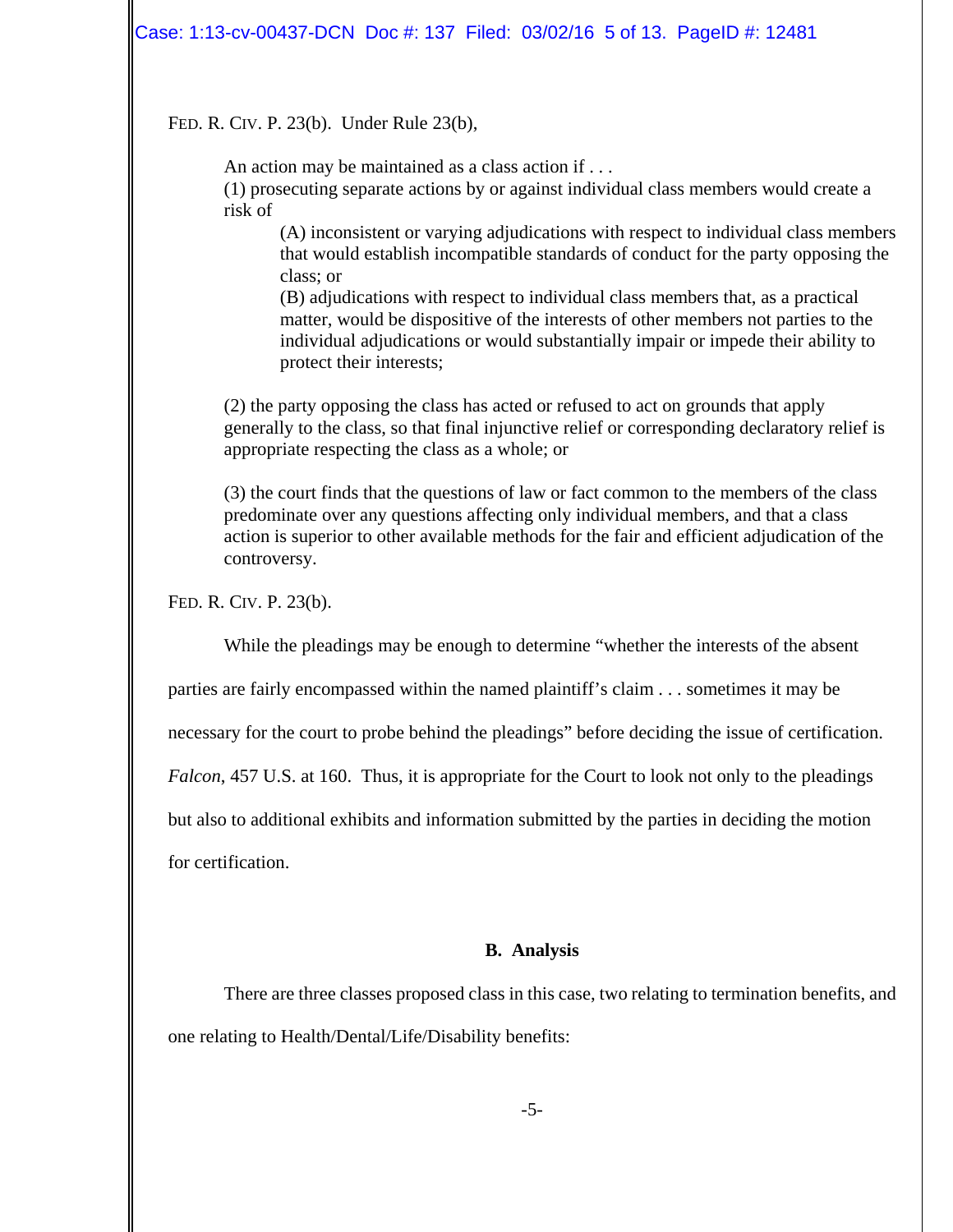(1) Termination Benefits Class: Each person who signed an American Family Agent Agreement and (1) was an active agent as of February 28, 2013, or (2) is a former agent whose Agent Agreement was terminated on or after February 8, 2007.

(2) Termination Benefits Breach of Fiduciary Duty Class: Each person who signed an American Family Agent Agreement and (1) was an active agent as of February 28, 2013, or (2) is a former agent whose Agent Agreement was terminated on or after February 8, 2010.

(3) Termination Benefits Class: Each person who signed an American Family Agent Agreement and (1) was an active agent as of February 28, 2013, or (2) was a former agent whose became a full-time American Family Agent and came off an agent financing program on or after February 28, 2007.

(ECF #119, at 8).

Plaintiffs allege that these classes meet the requirements of Rule 23(a) and all three sections of 23(b). Defendants do not contest that the numerosity, ascertainability, and adequacy requirements for class certification are met in this case. Defendants argue, however, that Plaintiffs have failed to demonstrate commonality for any of the proposed classes, and that the named Plaintiffs do not satisfy the typicality requirement. Further, Defendants contend the alleged need for individual factual inquiries and findings preclude eligibility under any of the provisions of Fed. R. Civ. P.  $23(b)$ .

# A. Commonality

"The commonality requirement is satisfied if there is a single factual or legal question common to the entire class." *Powers v. Hamilton Cty. Public Defender Comm'n*, 501 F.2d 592, 618 (6th Cir. 2007); *see also Whirlpool Corp. Front-Loading Washer Product Liab. Litig*., 722 F.3d 838,  $850$  ( $6<sup>th</sup>$  Cir. 2013). "Commonality does not require that all class members share identical claims and facts." Siding and Insulation Co. v. Combined Ins. Grp. Ltd., Inc., No. 1:11-CV-1062 at 4 (N.D. Ohio April 23, 2012). The commonality inquiry focuses on "whether a class action will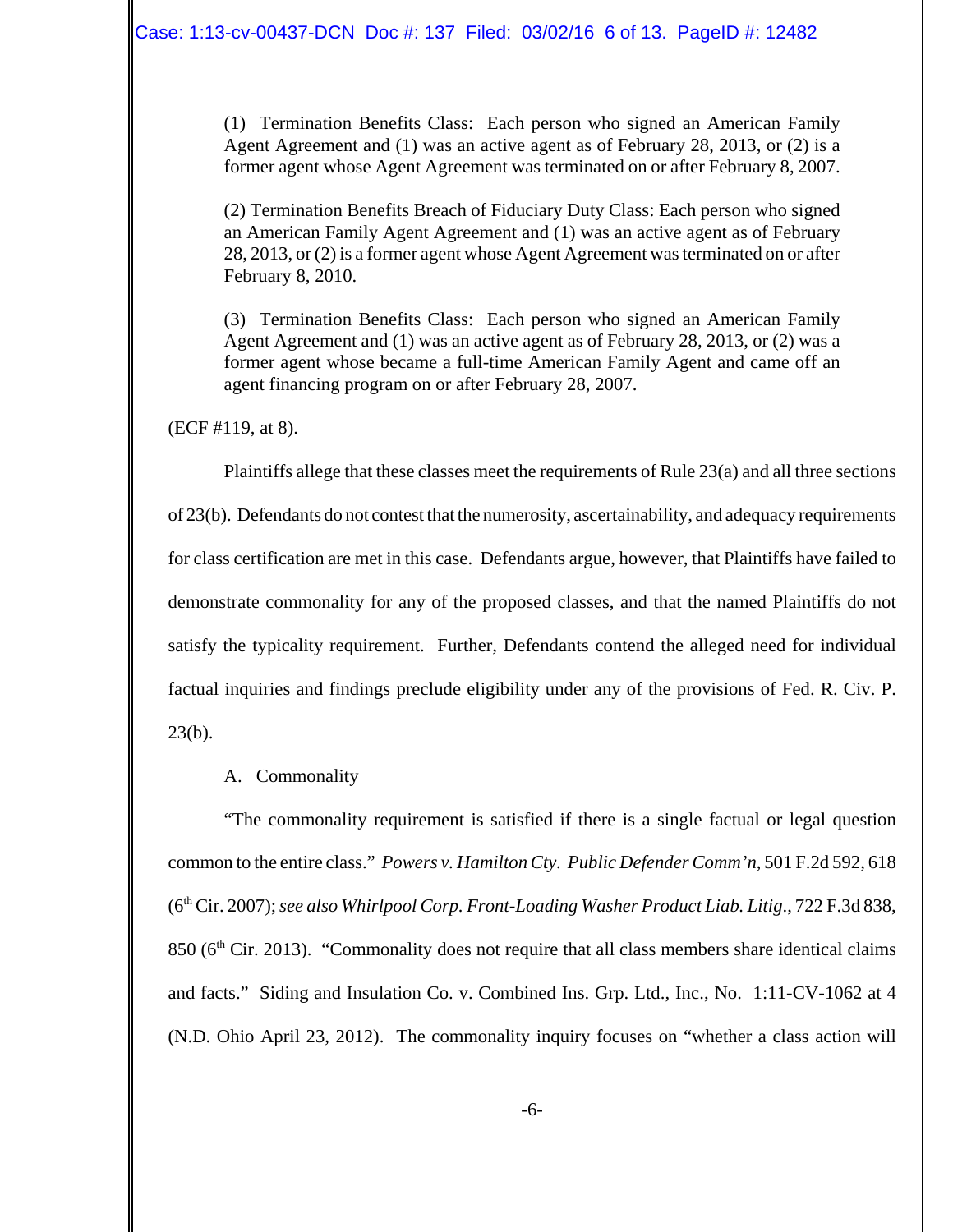generate common answers that are likely to drive resolution of the lawsuit." *In re Whirlpool*, 722 F.3d at 852.

Plaintiff argues that there are four questions common to the class: (1) whether American Family misclassified its agents as independent contractors rather than employees; (2) whether American Family's Plans violate ERISA; (3) whether American Family breached its fiduciary duty to ERISA beneficiaries; and (4) whether the agents are "participants" under the terms of American Family's health and other welfare benefits. (ECF #119, at 10). Defendant appears to agree that the first question, whether the agents were misclassified, is a common question upon which all of Plaintiffs' claims rely. (ECF #125, at 7). This should be enough under *Powers* and *Whirlpool* to establish commonality.

Defendants argue that this common question is insufficient to establish the commonality requirement under *Wal-Mart Stores, Inc. v. Dukes*, 131 S. Ct. 2541 (2011), however, because the question is not capable of class wide resolution. In order to determine employment status under ERISA, courts are instructed to look at the degree to which the hiring party retains the right to control the manner and means by which the service is accomplished. *Nationwide Mut. Ins. Co. v. Darden*, 503 U.S. 318, 320-21 (1992). The question of whether American Family retained the right to control its agents should be class wide. Indeed, Plaintiff cites to several company documents, allegedly applicable to all class members, that it believes evidence the company's policy of retaining the right to control means and manners of the agents service. Defendants argue that in order to show misclassification, however, the company must not just retain the right to control, but also exercise it. They further argue that deposition testimony shows the exercise of this alleged right was not uniform among the class members.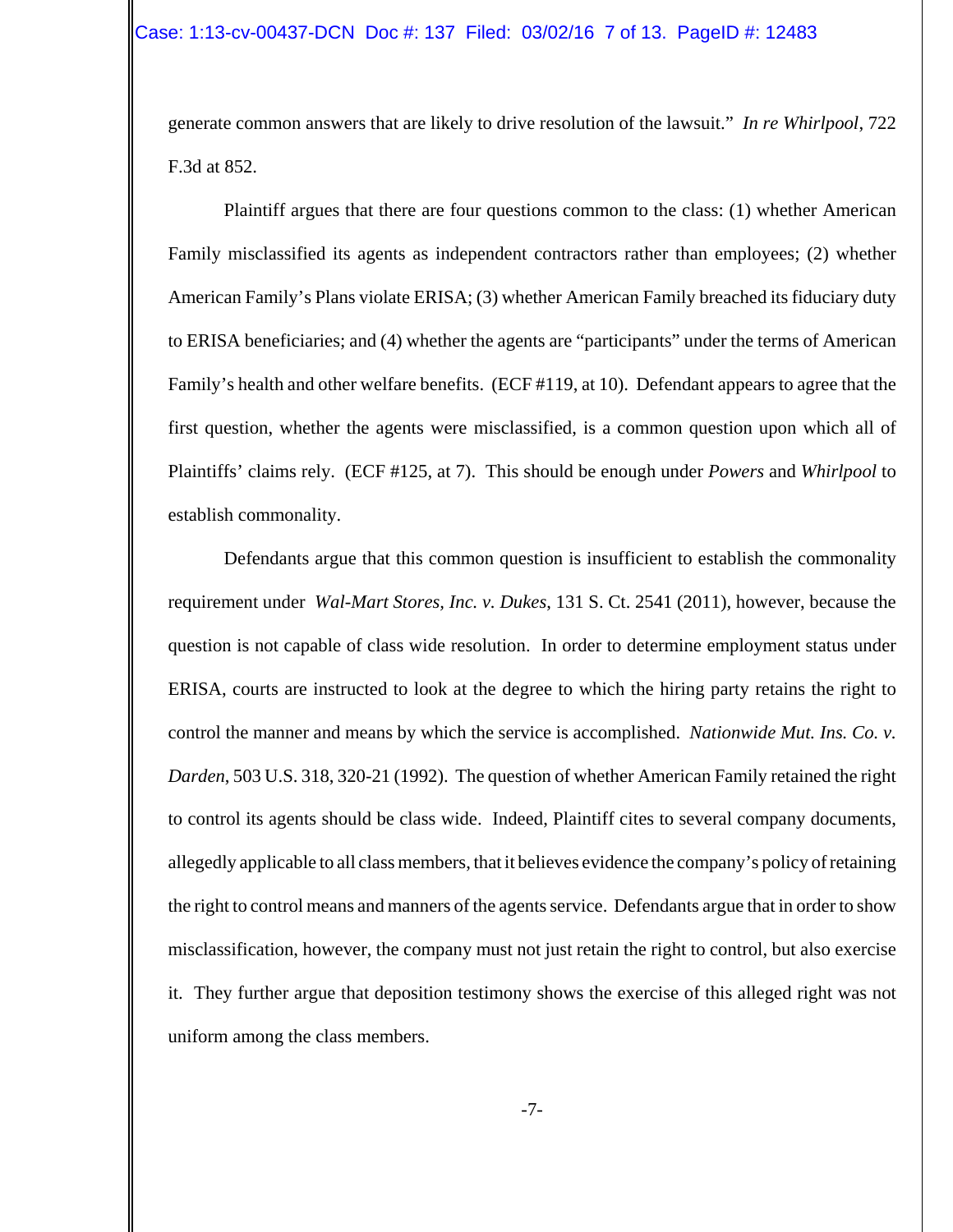Nothing in *Darden* requires proof of the universal exercise of control over service providers by a hiring party in order to establish that those providers are employees for purposes of ERISA. The cases cited by Defendants in attempt to establish such a requirement do not support this contention, Plaintiffs have cited several cases where ERISA misclassification cases have been certified on the because there was a common question regarding the employee status of workers. *See, e.g., In re Fedex Ground Packaging Sys., Inc*., 2007 WL 3027405 (N.D. Ind. Oct. 15, 2007)("This argument confuses the test: it isn't the actual practice of who and how FedEx terminates, but rather whether FedEx reserved the right to terminate drivers at will); *Swigart v. Fifth Third Bank*, 288 F.R.D. 177 (S.D. Ohio 2012)("courts routinely certify misclassification cases with similar common questions because the central question of whether the employees were wrongfully classified.... is common to the class."). Further, the Sixth Circuit has explicitly denounced such a requirement in the context of the Federal Insurance Contributions Act, and the Federal Unemployment Tax Act, both of which utilize an employment test that is similar to the ERISA employment test. *Peno Trucking, Inc. v. C.I.R.*, 296 F.App'x 449, 456 (6<sup>th</sup> Cir. 2008). Further, any claim that American Family did not retain the right to control the agents is clearly disputed and cannot be used a basis for denying class certification. For these reasons, the Court finds that Defendants' arguments on this point are not supported by the applicable case law. Plaintiffs have met the requirements for commonality under Fed. R. Civ. P. 23(a).

## B. Typicality

Defendants' case against typicality generally re-states the same arguments raised under the commonality issue. For the same reasons, these arguments fail. "A claim is typical if it arises from the same event or practice or course of conduct that gives rise to the claims of the other class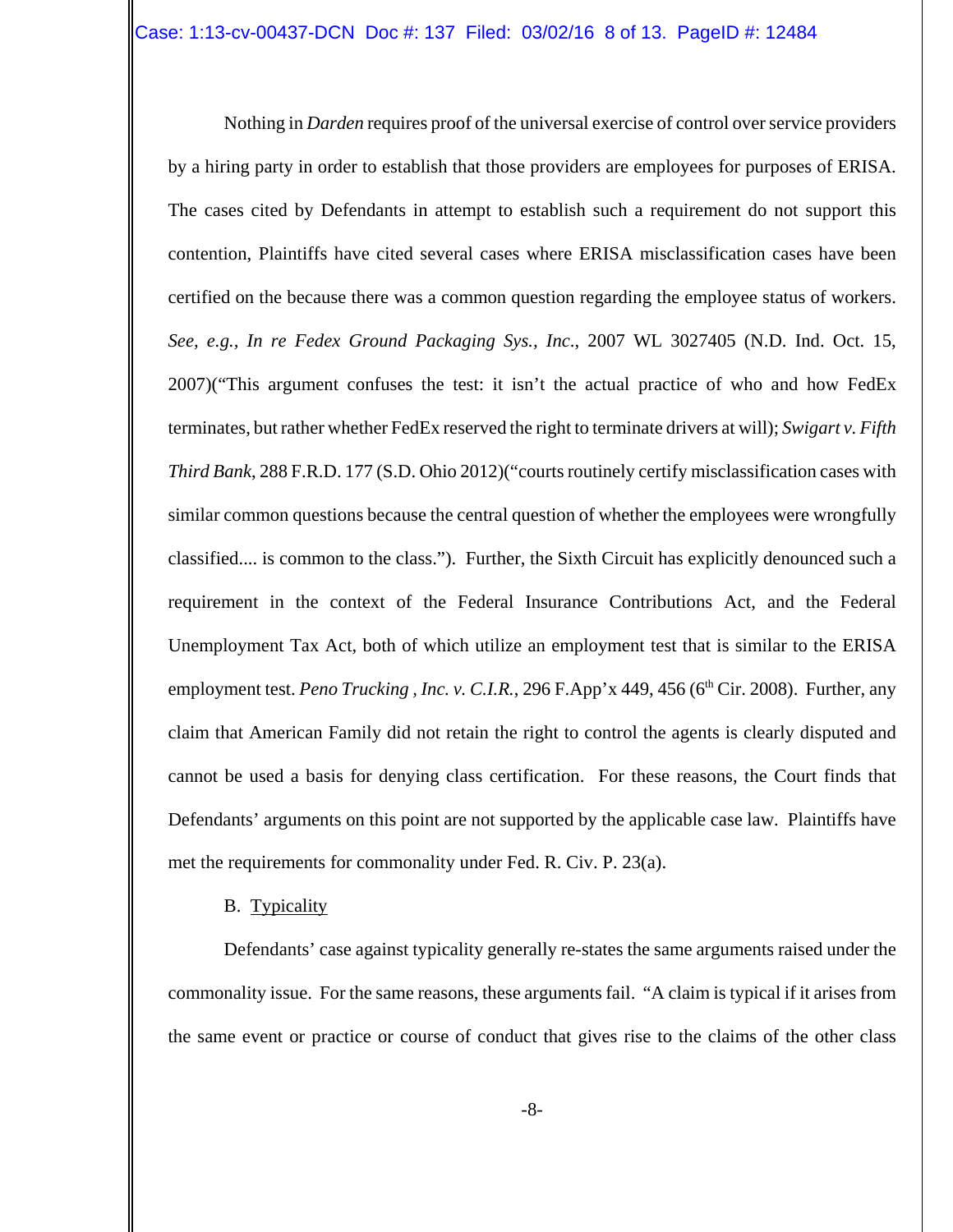members, and if his or her claims are based on the same legal theory." *Beattie v. CenturyTel, Inc*., 511 F.3d 554, 561 ( $6<sup>th</sup>$  Cir. 2007). The Court finds that the named Plaintiffs have claims that are typical of the class members. All of the Plaintiffs have the same claims, which will be determined based on a common question: were the agents mis-classified as independent contractors rather than employees. Further, as set forth above, Plaintiffs are relying, in large part, on common documents and allegedly universal corporate policies to prove their case.

With regard to the statute of limitations argument, Defendants claim that the statute of limitations issues will play out differently for different members of the class, and, therefore, the named plaintiffs claims cannot be typical of the class. This Court has held already that the claims arising under the termination benefits plans could not have arisen until after the Plaintiffs were entitled to the payment of benefits and failed to receive them. It appears that all of the class members for the termination benefits claims, by virtue of the class definition, are within the statute of limitations on those claims. Further, the only statute of limitations issue that exists with regard to the other benefits claims is whether time in training should count against the statute of limitations. This issue can also be resolved on a class wide basis and does not, therefore, preclude typicality.

C. Fed. R. Civ. P. 23(b)

To certify a class, the Court must also find that one of the requirements of Rule 23(b) has been met. Fed. R. Civ. Pro. 23(b) states that even if Rule 23(a) requirements are satisfied, a class action may be maintained only if:

- (1) prosecuting separate actions by or against individual class members would create a risk of:
	- (A) inconsistent or varying adjudications with respect to individual class members that would establish incompatible standards of conduct for the party opposing the class; or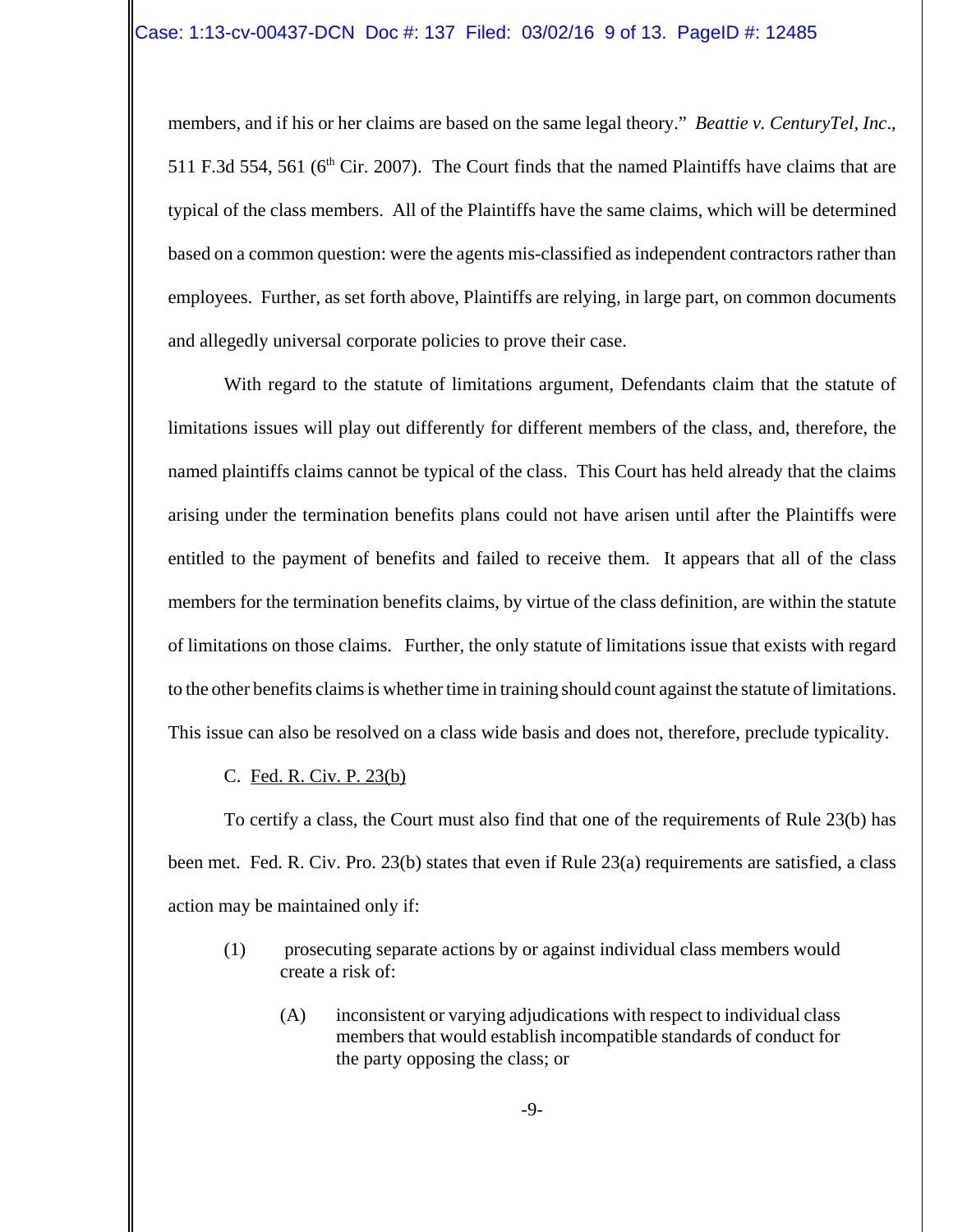- (B) adjudications with respect to individual class members that, as a practical matter, would be dispositive of the interests of the other members not parties to the individual adjudications or would substantially impair or impede their ability to protect their interests;
- (2) the party opposing the class has acted or refused to act on grounds that apply generally to the class, so that final injunctive relief or corresponding declaratory relief is appropriate respecting the class as a whole; or
- (3) the court finds that questions of law or fact common to class members predominate over any questions affecting only individual members, and that a class action is superior to other available methods for fairly and efficiently adjudicating the controversy.

Fed. R. Civ. Pro. 23(b). Plaintiffs contend that, in fact, all three requirements are met in this case.

### 1. Fed. R. Civ. Pro. 23(b)(1)

"[A] class action is appropriate under  $[23(b)(1)(A)]$  when the party is obliged by law to treat the members of the class alike." *Pipefitters Local 636 Ins. Fund*, 654 F.3d 618, 633 (6<sup>th</sup> Cir. 2011). Defendants argue that in this case Plaintiffs "have not and cannot show that defendants are legally obligated to treat all agents as either independent contractors or "employees" under ERISA." However, this really challenges Plaintiffs' eventual ability to successfully prove their case, rather than testing the validity of the class allegations. Plaintiff has alleged that all agents within the defined class periods and descriptions were "employees" as defined by ERISA because American Family, as a matter of universal policy, retained the right to control the manner and means by which the agents provided their service to the company. If they can prove this at trial, Defendants would indeed be legally required, under *Darden*, to treat all of those class members as employees under ERISA, whether or not the right to control was exercised as to each and every agent in the class.

Further, although Defendants also argue that an employer may be allowed to distinguish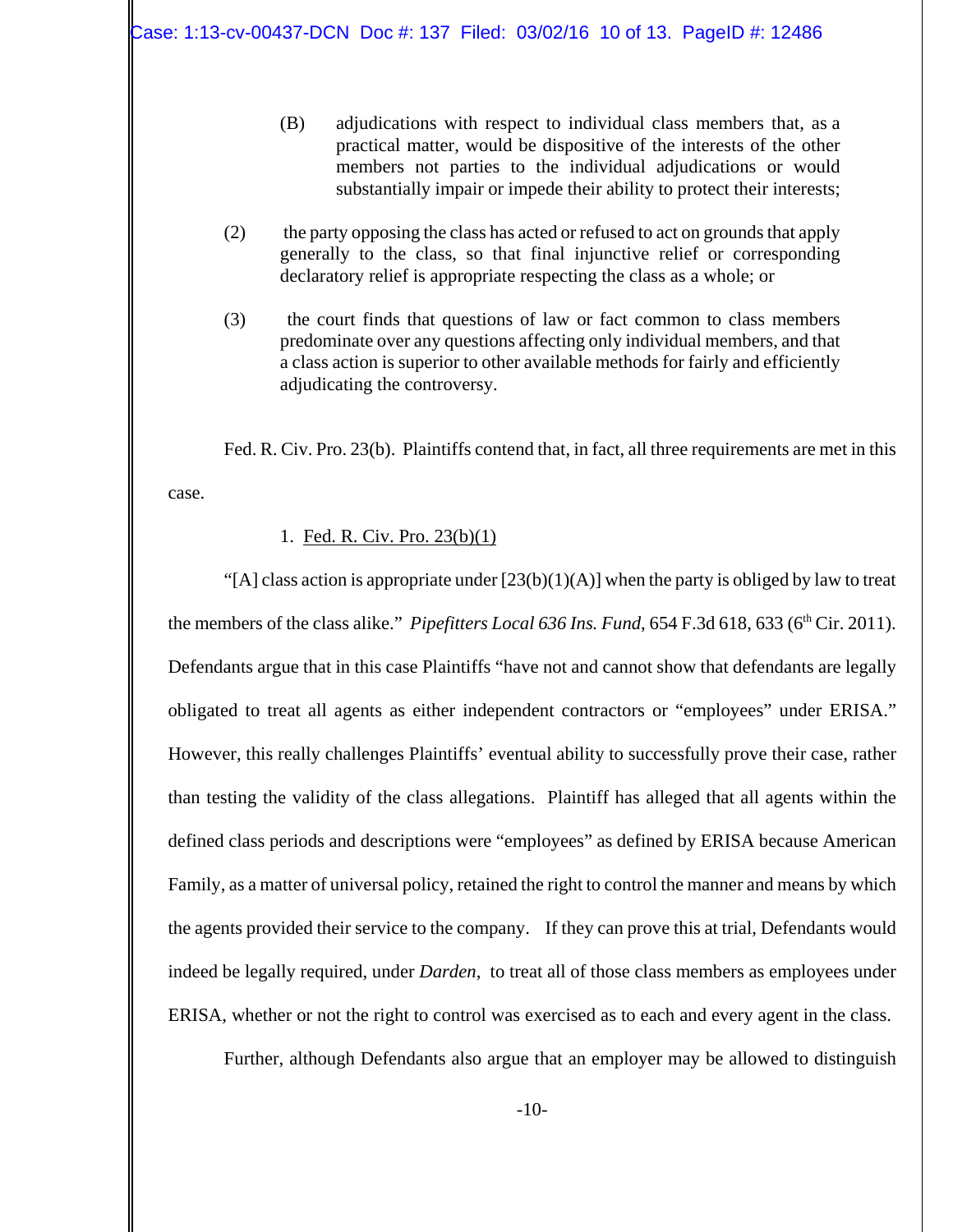between groups or categories of employees, that has never been the issue in this case. There are no allegations that certain categories of agents are employees that were somehow properly exempted from benefits. Defendants have always contended and continue to argue that agents are independent contractors not subject to ERISA; Plaintiffs argue otherwise. If a jury finds that they are employees, Defendants will have a legal obligation under ERISA that applies equally to all class members; if the jury finds they have been properly classified as independent contractors, Defendants will have no ERISA obligations to any of the class members. Therefore, class certification is appropriate under Rule  $23(B)(1)(a)^2$ 

# 2. Fed. R. Civ. Pro. 23(B)(2)

Defendant has not directly addressed Plaintiffs argument that Section 23(B)(2) also provides a road to certification in this case. For the reasons set forth above, it appears obvious that if Plaintiffs can prove their allegation that American Family agents were employees under ERISA, then classifying those agents as independent contractors and denying them benefits is an act that applies generally to the class, and "final injunctive relief or corresponding declaratory relief" if appropriate, would be appropriate for the class as a whole. This is all that is required under Section  $23(B)(2)$ .

# 3. Fed. R. Civ. Pro. 23(B)(3).

It is not necessary to find that common questions predominate in this case because class certification is appropriate under both Fed. R. Civ Pro. 23(B)(1) and (2). However, it appears that

2

Other courts have also found that cases alleging misclassification of employees under ERISA are appropriate for class certification under this section of the Rule*. See, e.g., Kanawi v. Bechtel Corp*., 254 F.R.D. 102, 111 (N.D. Cal. 2008); *Kolar v. Rite Aid Corp*., No. 01-1229, 2003 WL 1257272, \*3 (E.D. Pa. March 11, 2003).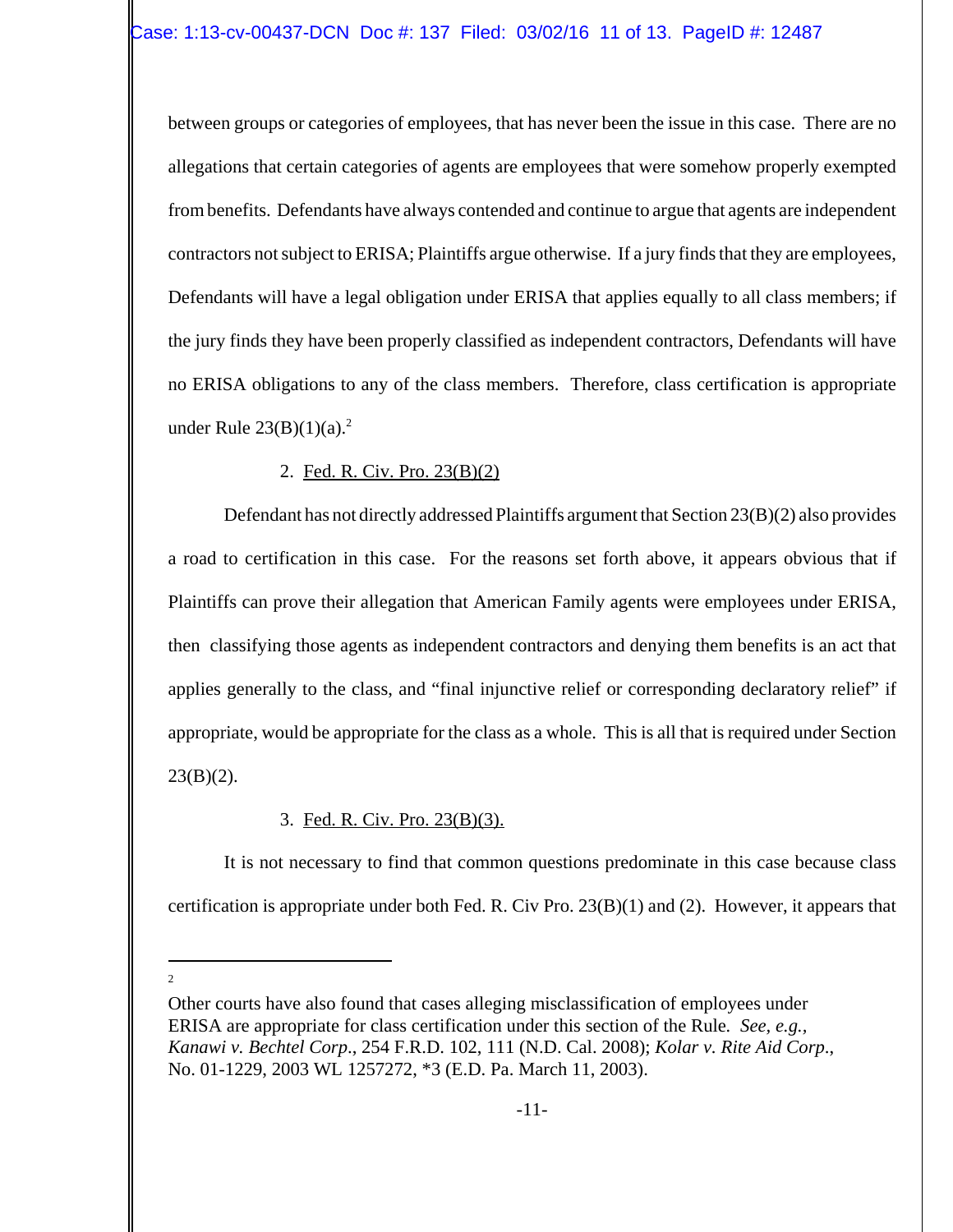section 23(B)(3) would also justify class certification in this instance. For a class action to be maintained under Rule 23(b)(3), the court must find that "questions of law or fact common to the members of the class predominate over any questions affecting only individual members." FED. R. CIV. P. 23(b)(3). Further, the court must find that "a class action is superior to other available methods for the fair and efficient adjudication of the controversy." FED. R. CIV. P. 23(b)(3). According to the Supreme Court,

[T]he predominance requirement of Rule 23(b)(3) is similar to the requirement of Rule 23(a)(3) that "claims or defenses" of the names representatives must be "typical of the claims or defenses of the class." The words "claims or defenses" in this context . . . "manifestly refer to the kinds of claims or defenses that can be raised in courts of law as part of an actual or impending law suit."

*Amchem Prod., Inc. v. Windsor*, 521 U.S. 591, 623 n.18 (1997) (citing *Diamond v. Charles*, 476 U.S. 54, 76-77 (1986) (O'Connor, J., concurring in part and concurring in judgment)). Further, while "[s]ubdivision (b)(3) parallels subdivision (a)(2) in that both require that common questions exist . . . subdivision (b)(3) contains the more stringent requirement that common issues 'predominate' over individual issues." *In re Am. Med Sys., Inc.* 754 F.3d at 1084 (quoting 1 *Newberg, supra*, §3.10, at 3-56). Essentially, "[t]he Rule 23(b)(3) predominance inquiry tests whether proposed classes are sufficiently cohesive to warrant adjudication by representation." *Amchem*, 521 U.S. at 623.

When a court determines whether common issues predominate, it "'is under a duty to evaluate the relationship between the common and individual issues' . . . and determine the relative weight and importance of the common and individual issues." *Rockey v. Courtesy Motors, Inc.*, 199 F.R.D. 578, 588 (W.D. Mich. 2001) (quoting 7A Charles Alan Wright, Arthur R. Miller, and Mary Kay Kane, *Federal Practice and Procedure: Civil*, § 1778 at 518 (2d ed. 1986)). A finding of